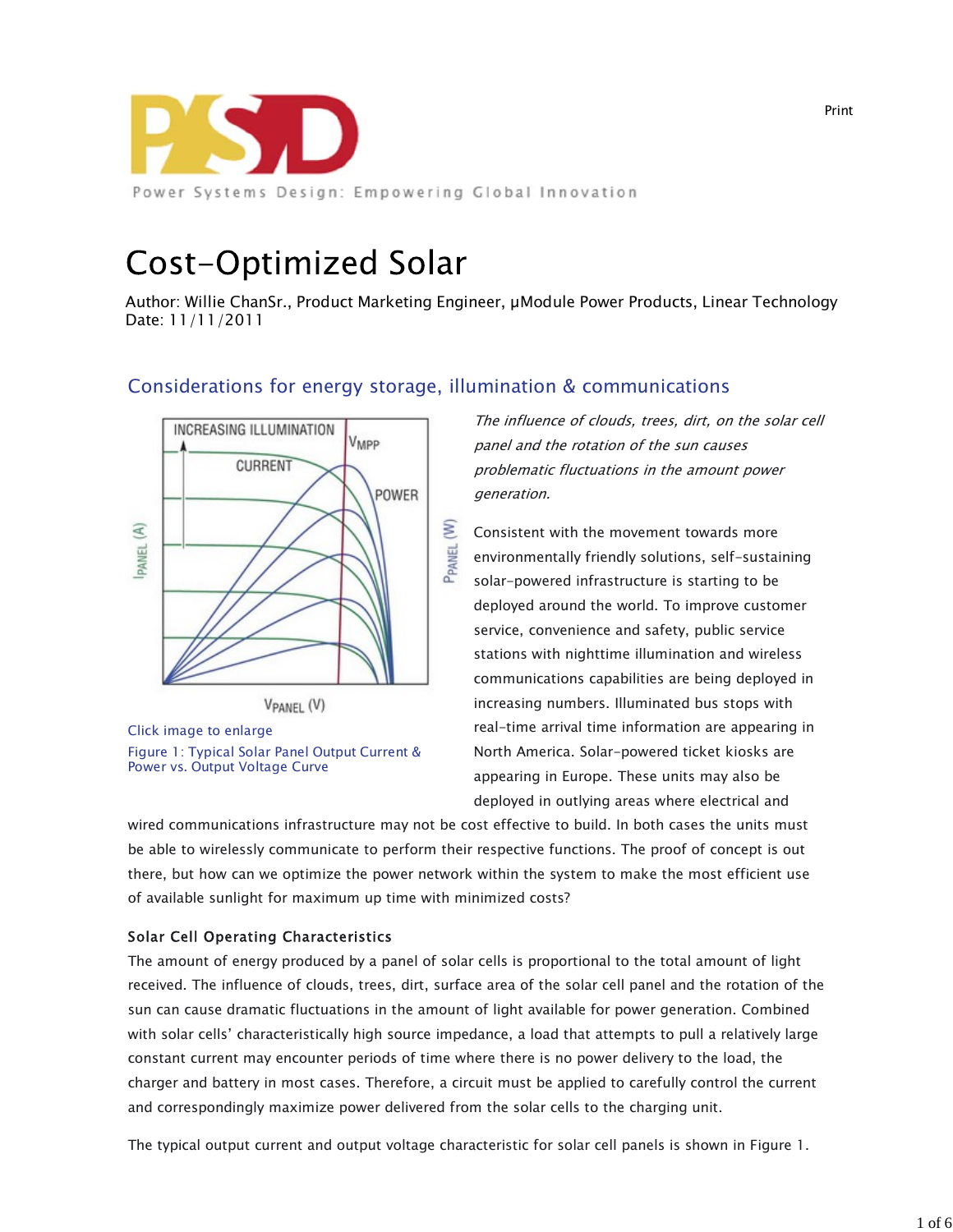An interesting trend emerges in that regardless of the lighting conditions for a given panel, the maximum output power will be delivered when the output voltage is at a relatively constant voltage, VMPP. The voltage VMPP may be found by reviewing the technical documentation for the solar cell panel of interest. At the same time, a good practice may be to verify the VMPP figure independently, creating the I-V curves like the one shown in Figure 1 using successively increasing or decreasing loads under the same illumination conditions that may be easily created by facing the panel at various angles to the sun.

Viewing the performance curve from a real solar cell panel, the importance of extracting power from a solar cell at VMPP cannot be understated.



Click image to enlarge Figure 2: Solec S-70C Panel: Output Current vs. Output Voltage Curve

The data in Figure 2 was gathered within a minute period with the panel aimed directly at the sun under clear skies at our Milpitas, California campus using an automated load box. As indicated by the graph, an uncontrolled load could cause the net output power to vary anywhere from under 2 Watts to 47 Watts in direct sunlight. If it were possible to maintain the output voltage of the panel constant at approximately 13V, we could be assured that the maximum amount of power is available to the load. But how could this task be accomplished?

#### Optimizing Solar Cell Power

Energy generation costs from solar are still higher

than that of traditional sources such as coal and natural gas due in part to the cost of the solar cells. While the cost per Watt figure is decreasing, a July 2011 report by SolarBuzz.com indicated solar cell pricing was in the range of  $\epsilon 0.96$  -  $\epsilon$ 2.54 per Watt of peak generating capacity depending on volume and technology. As stated previously, non-ideal sunlight conditions often prevent the panel from operating at peak generating capacity. Moreover, any potential impedance mismatch between the solar cell and the load (operation at other than VMPP) must be considered for the application and factored into the amount of solar generating capacity to design into the system. As the mismatch is reduced so does the solar panel size and cost while achieving the same power output.



Click image to enlarge Figure 3: MPPT Effectiveness Test Circuit Schematic for 6A Maximum Charge Current

A convenient approach to reduce impedance mismatch is achieved by employing a Maximum Peak Power Tracking (MPPT) circuit between the output of the solar cell panel and the load. In particular, this circuit varies the current load to maintain the voltage at VMPP. The circuit may be built with discretes using a myriad of components or integrated within a device like the LTM8062 switching µModule battery charger. The MPPT

offered by the LTM®8062 is a simple solution adjustable by a single resistor to ensure maximum power is delivered to the load under widely varying illumination conditions. The effectiveness of the MPPT circuit may be best demonstrated by comparing the output power of two identical setups using a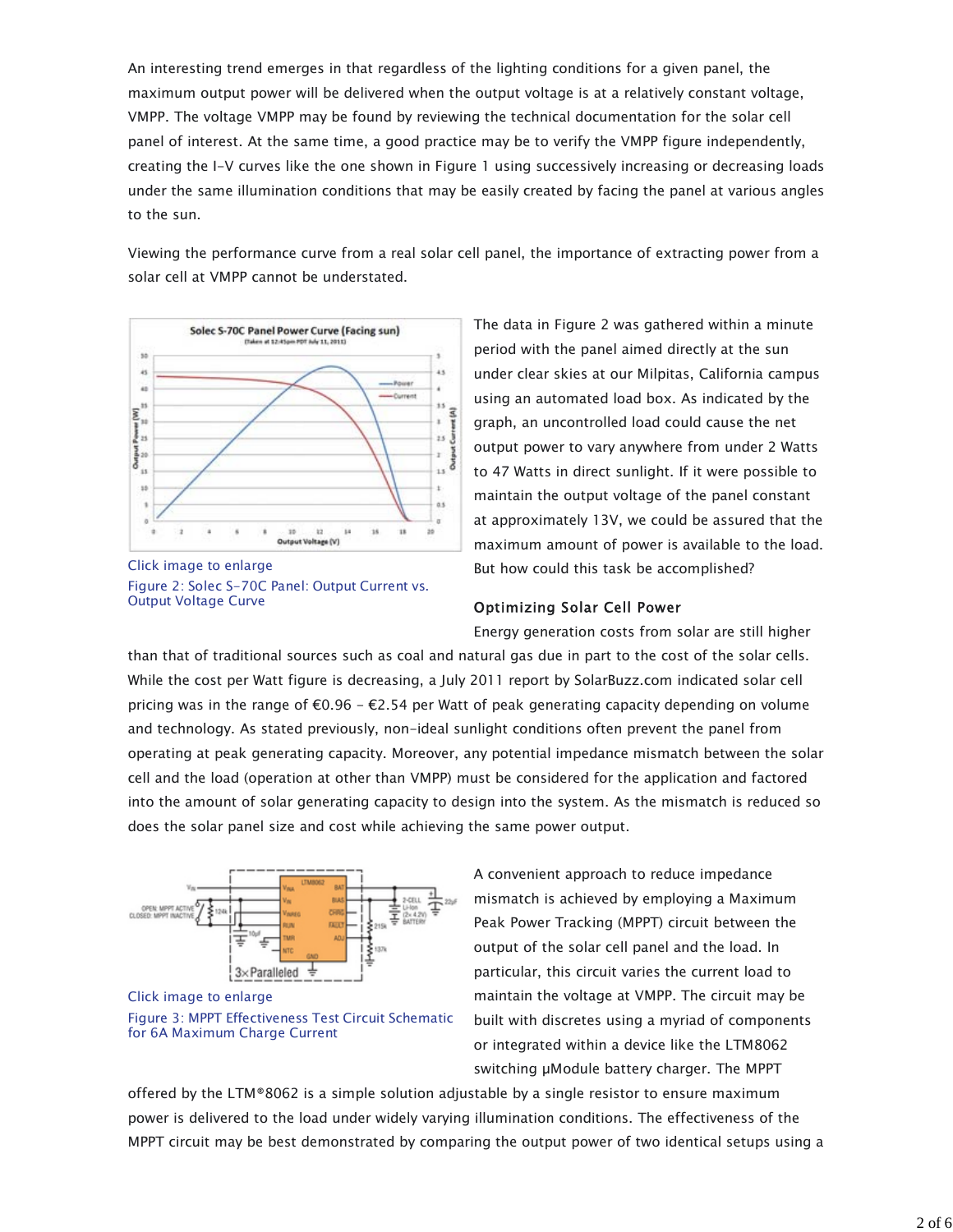Solec S-70C panel with MPPT enabled and MPPT disabled, the latter implemented by pulling the VINREG pin of the LTM8062 to VIN. The test circuit schematic is presented in Figure 3.

#### Energy Storage: Circuit Comparison Components & Setup

The LTM8062 is a highly efficient integrated constant current, constant voltage (CC/CV) step-down switching battery charger solution accepting a 4.95V to 32V operating input voltage range. The user-programmable battery float voltage up to 18.8V allows it to support a battery stack consisting of up to 8-cells of sealed lead acid, 4-cells of Li-Ion or Li-poly, or 5-cells of LiFePO4. The integrated MPPT circuit saves a great deal of design complexity as compared to a discrete implementation suggested by other industry members consisting of more than ten components. As mentioned previously, the circuit drives the LTM8062 to automatically reduce or increase the battery charge current up to 2A to source the maximum output power from the solar cell(s). In the most basic application, the LTM8062 requires just 3 external components for operation in comparison to anywhere from 15 to 30 components for a traditional discrete implementation.

The charging process terminates after a user adjustable time period expires or charge current falls to a minimum threshold (200mA) with a battery voltage accuracy of 1.5% over temperature. Two open-collector status indicators CHRG and FAULT are compatible for use with LEDs for visual cues. The CHRG indicator signals when the device is charging the battery. The FAULT indicator signals if the battery has not responded to charge within a fixed time period or an over temperature condition occurred using the optional NTC thermistor input pin.

The LTM8062 will automatically re-charge the battery should the voltage drop below 2.5% of the programmed float voltage or a new battery has been inserted. An internal blocking diode is available to prevent reverse current from the battery back to the source when the solar cell voltage collapses at night. For increased charge current, the outputs of multiple LTM8062s may be paralleled together. In this arrangement the modules can share a single pair of feedback resistors as shown in Figure 3. Three LTM8062 modules were connected in parallel for a maximum charge current of 6A  $\pm$ 7.5% in the constant current charging state. The charge termination voltage was set at 8.4V.

The Solec International S-70C is a monocrystalline solar cell panel rated for 70W peak output power. Empirical measurements under varying light conditions determined the maximum power voltage to be 13V although the label indicated a VMPP figure of 17V. Still, it displays the typical performance characterics of solar cell panels. The panel was positioned to lie parallel to the ground for all measurements to model a flat roof.

Since the initial charge state of the battery in a real world application is highly variable depending on the system usage, size of the battery, and sky conditions on prior days among other factors, an electronic load was used to simulate a maximum power draw from the solar panel approximately at the transition between constant current and constant voltage charge regions. By challenging both circuits at this operating point, we can be certain the circuit will support all other events in the charge cycle. With a 8.4V charge termination voltage corresponding to a two-cell Li-Ion stack, the electronic load was asked to pull up to 6A from the three LTM8062 charger modules in parallel while maintaining a voltage of approximately 8V.

## Maximum Peak Power Tracking Effectiveness

Measurements were taken with the MPPT circuit enabled and disabled throughout the day outside our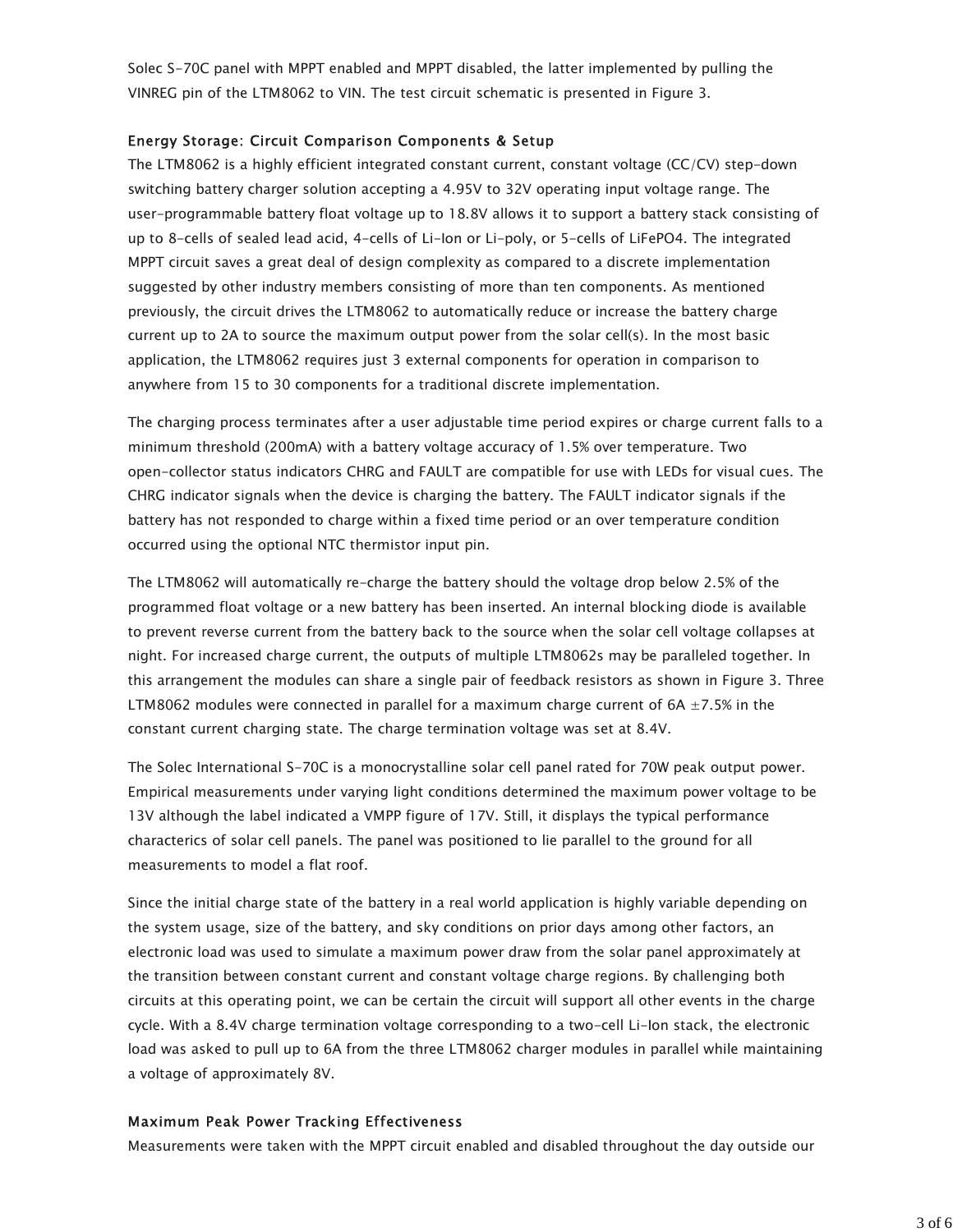

Click image to enlarge Figure 4: Charge Current & Power with & without MPPT

Milpitas, California campus on a summer day. Those familiar with San Francisco summer patterns will be familiar with typically overcast mornings becoming perfectly clear by afternoon. This turned out to be the case for our experiment performed on a July day. Measurements were taken during normal business hours, although a real application would potentially have hours of additional light available before and after the data was gathered. Figure 4 shows the effective load current and power delivered to the electronic load simulating our 8.4V Li-Ion battery at near maximum power draw

throughout the day as well as the atmospheric conditions that were perfectly clear except where noted.



Click image to enlarge Figure 5: Cumulative Energy Delivered to Battery

The current and power delivered to the simulated battery cell is dramatically higher with the MPPT circuit active compared to the circuit inactive. The current to the load showed a 20% - 40% improvement with the exception of the noon period where the LTM8062's internal maximum charge current limit was reached when MPPT was enabled. Separating the battery charger and load from the circuit for a moment, an active MPPT circuit extracts 18% to 42% more power from the solar cell panel than with the circuit inactive. In general, the

more dramatic improvement tends to be at lower light levels during the morning and evening hours. The additional energy delivered to the load over the 9 hour period would have been approximately 240W·hr without the MPPT circuit and 300W·hr with MPPT enabled (Figure 5), an improvement of 25%. Accordingly, a 100W solar cell panel system with an MPPT enabled at the load would generate equivalent power to a 125W solar system without MPPT. Using a solar cell panel market price of  $\epsilon$ 1 -€2.54 per Watt, the potential cost savings would be equivalent to  $\epsilon$ 25 –  $\epsilon$ 63.5.





Reliable Energy Efficient Illumination With the maximum output power now efficiently stored in the battery, the most reliable and efficient way to provide nighttime illumination today is with LEDs. The new San Francisco City bus stops being introduced consume 74.4 Watts with LEDs as compared to their fluorescent bulb illuminated predecessors which consume 336 watts. Cost of ownership is also reduced as LEDs last ten times longer than their fluorescent counterparts. Furthermore, LEDs require DC power for operation

fitting perfectly with the DC power available from the solar cells and batteries. Fluorescent bulbs require an AC voltage typically in the range of 200V – 1500kV for operation requiring a costly and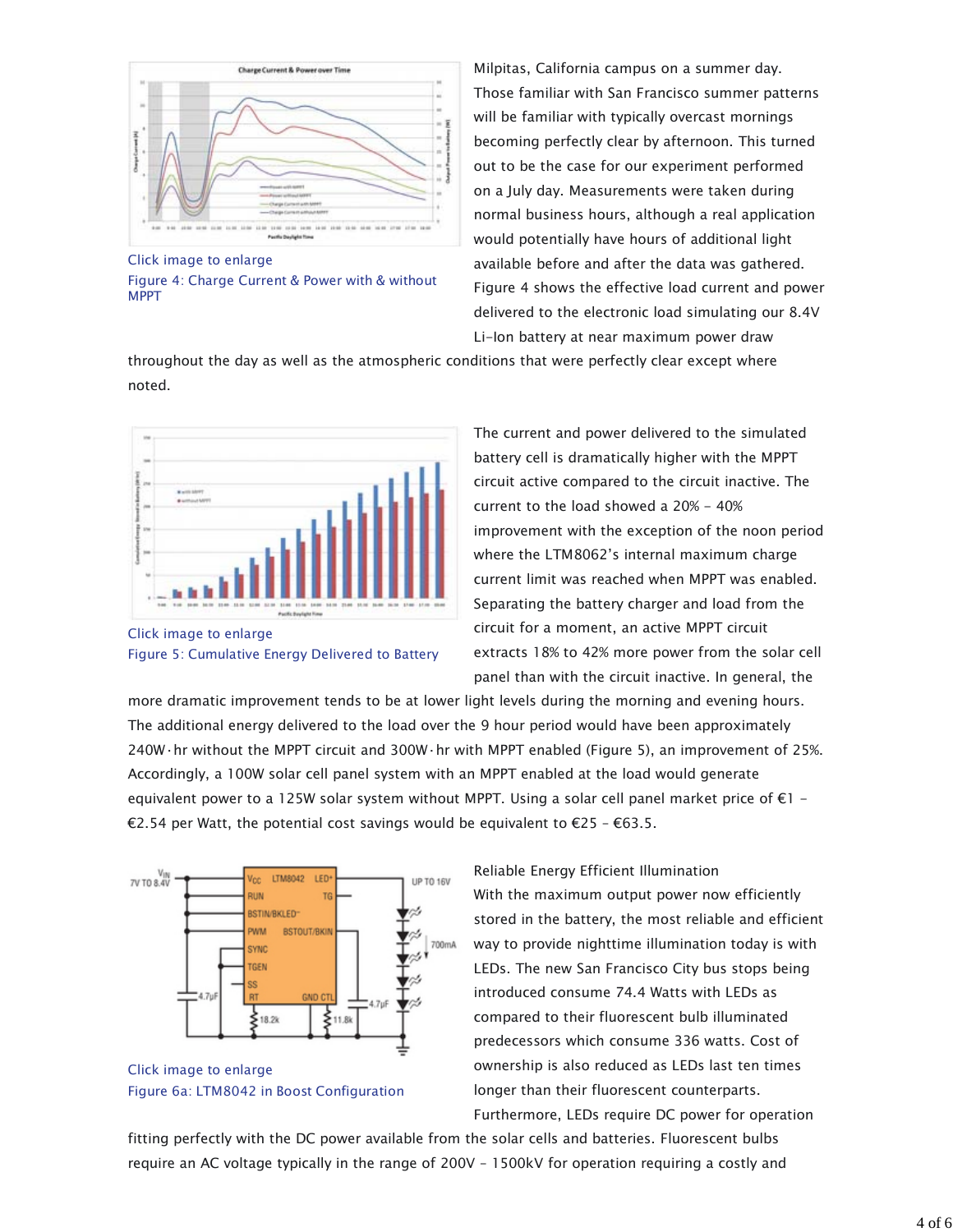complex driver when operating from a DC power supply. The relatively high voltage AC power supply required by fluorescent bulbs can also become a source of interference with potential wireless communications described in the next section. Mirroring the LTM8062 in efficiency, reliability, and convenience the LTM8042 constant current LED driver presents a worthwhile solution for illumination needs.



Figure 6b: LTM8042-1 in Boost Configuration

Whether a Boost, Buck or even Buck-Boost operation is required, the LTM8042 and LTM8042-1 are easily configured to deliver a constant current up to 1A and 350mA respectively. In this experiment, the simulated 8.4V Li-Ion battery pack would deliver most of its energy at approximately 7V, allowing the LTM8042 support a 700mA LED string up to 16V for a luminous flux of 1300 lumens using neutral white XLAMP XM-L LEDs by Cree. With the same battery pack, the LTM8042-1 could drive a 24V LED string at up to 350mA delivering a luminous flux of 1040 lumens using neutral white Luxeon Rebel ES LEDs by Lumileds. If two solar panels were stacked in series to raise the VMPP to 26V and the battery stack

increased to 16.8V, a luminous flux up to 2880 lumens could be achieved with the XLamp XM-L LEDs or 1430 lumens with Luxeon Rebel ES at 350mA. Both the LTM8042 and LTM8042-1 form a complete LED driver solution operating from an input voltage of 3V to 30V, requiring as few as 3 external components.

To save power during dusk and dawn hours, the LTM8042 supports two dimming methods. Up to a 3000:1 dimming ratio may be achieved using the PWM input demonstrated in Figure 6b. Analog dimming may be applied using a resistor or voltage. The switching frequency is adjustable from 250kHz to 2MHz and may be synchronized to an external clock up to 2.5MHz for noise sensitive applications.

## Clear Communication is Key

Whether it's a Wi-Fi, HSPA, LTE or other wireless standard, communication systems are consuming less power and the supporting service area constantly increasing in size. Wireless communication is an easy addition to public service infrastructure. Public transportation stops communicate real time service updates to their passengers. Ticket kiosks are processing electronic payments for passengers. Solarpowered sensors are starting to be embedded in the streets of major cities to identify open parking spots to drivers and thereby relieve traffic congestion. The ability to clearly communicate information from and/or to the system is key, particularly wireless communication if the system is off the grid where traditional wired communication infrastructure may not exist.

Low noise radiated noise solutions are important in wireless communications for improved signal reception and transmission. Linear Technology offers eight simple and easy to use DC/DC step-down µModule regulator products which are certified to meet the EN55022 Class B radiated EMI (electromagnetic interference) specification with the highest output power ratings in the industry. Tests were performed using the standard demonstration board whose Gerber files are available to all